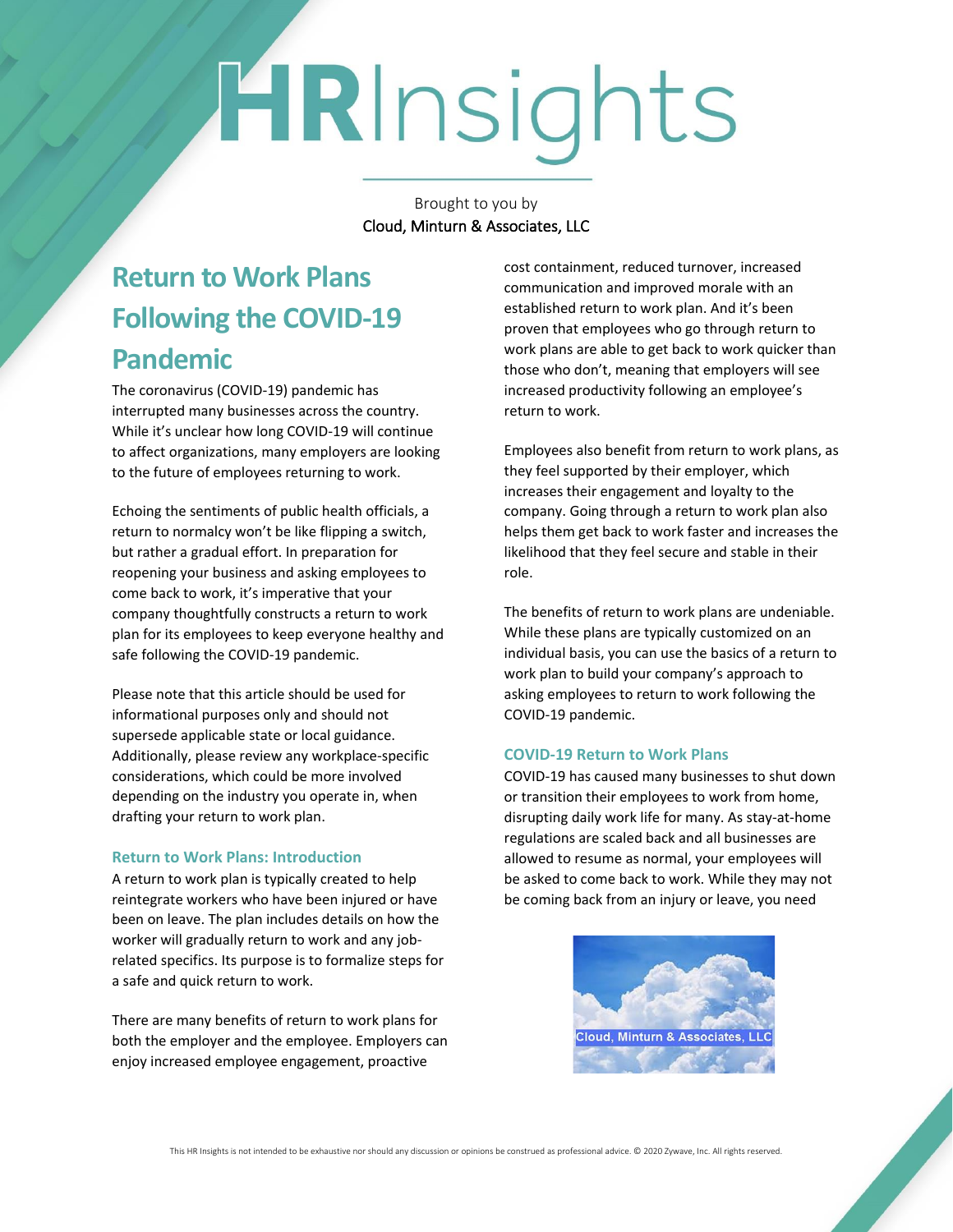### **HR**Insights

to have a plan in place for all employees to safely and successfully return to work.

While you may need to tailor your organization's COVID-19 return to work plan to employees' specific needs (e.g., child care arrangements, caregiving responsibilities and health issues), having a generalized plan in place can help you safely reopen your business.

Your COVID-19 return to work plan should include the following:

- **Anticipated return to work date**—With the uncertainty that COVID-19 has brought, it's important to give clear information and dates when employees are to return to work whenever possible. Be sure to be flexible with your dates, though, as local and state orders are frequently updated.
- **Disinfecting and cleaning measures**—Because COVID-19 can remain on surfaces long after they've been touched, it's important that your business frequently cleans and disinfects the facility. Some best practices include:
	- o Cleaning and disinfecting all frequently touched surfaces in the workplace, such as workstations, keyboards, telephones, handrails and doorknobs.
	- o Discouraging workers from using other workers' phones, desks, offices, or other tools and equipment, when possible. If necessary, clean and disinfect them before and after use.
	- o Providing disposable wipes so that commonly used surfaces can be wiped down by employees before each use.
- **Social distancing protocol**—Social distancing is the practice of deliberately increasing the physical space between people to avoid spreading illness. In terms of COVID-19, social distancing best practices for businesses can include:
	- o Avoiding gatherings of 10 or more people
	- o Instructing workers to maintain at least 6 feet of distance from other people
	- o Hosting meetings virtually when possible
- o Limiting the number of people on the job site to essential personnel only
- o Discouraging people from shaking hands
- **Employee screening procedures**—To keep employees safe, consider conducting screening procedures to identify potentially ill employees before they enter the office. The Equal Employment Opportunity Commission permits employers to measure employees' body temperatures before allowing them to enter the worksite. Any employee screening should be implemented on a nondiscriminatory basis, and all information gleaned should be treated as confidential medical information under the Americans with Disabilities Act—specifically, the identity of workers exhibiting a fever or other COVID-19 symptoms should only be shared with members of company management with a true need to know. Be sure to notify employees that you will be screening them to avoid any surprises.
- **Employee safety training**—Your return to work plan should include detailed safety training guidance to ensure that all employees understand how they can prevent the spread of COVID-19. Your plan should discuss the following safety training topics:
	- **Respiratory etiquette and hand hygiene** Businesses should encourage good hygiene to prevent the spread of COVD-19. This can involve:
		- − Providing tissues and no-touch disposal receptacles
		- − Providing soap and water in the workplace
		- − Placing hand sanitizers in multiple locations to encourage hand hygiene
		- Reminding employees to not touch their eyes, nose or mouth
	- **Personal protective equipment (PPE)**—PPE is equipment worn by individuals to reduce exposure to a hazard, in this case, CVOID-19. Businesses should focus on training workers on proper PPE best practices. Employees should understand how to properly put on, take off and care for PPE.